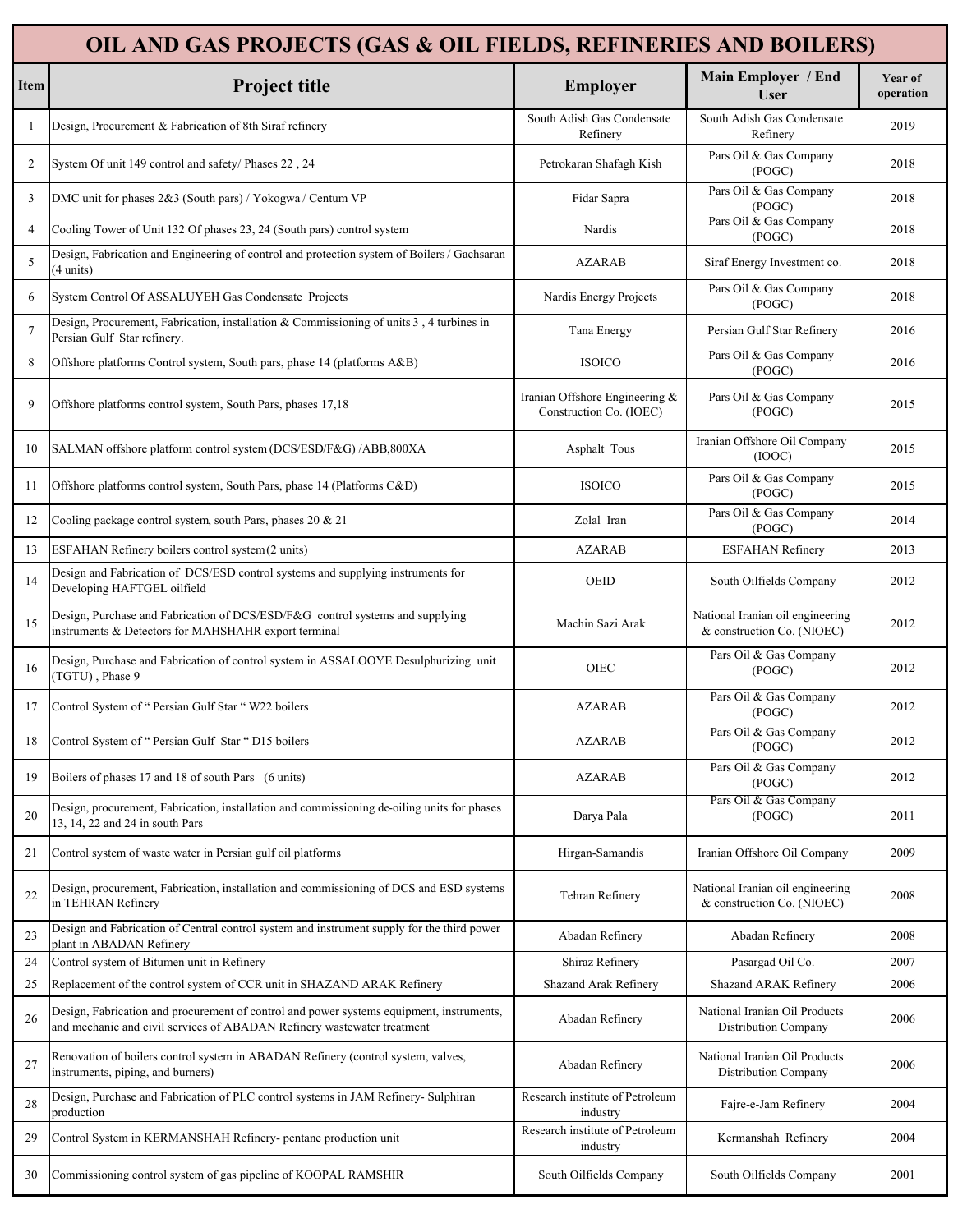|      | <b>TURBO COMPRESSORS AND GAS COMPRESSION STATIONS</b>                                                                                   |                                                     |                                                                      |                      |  |  |
|------|-----------------------------------------------------------------------------------------------------------------------------------------|-----------------------------------------------------|----------------------------------------------------------------------|----------------------|--|--|
| Item | Project title                                                                                                                           | Employer                                            | Main Employer / End<br><b>User</b>                                   | Year of<br>operation |  |  |
| 31   | Design, Purchase and Fabrication of 5 gas compression station control system (DCS/ESD)<br><b>IGAT VI</b>                                | Sivan Tadbir                                        | Iranian Gas Transmission co.                                         | 2017                 |  |  |
| 32   | Design, Purchase and Fabrication of 5 gas compression station control system & Detectors<br>(F&G) IGAT VI                               | Sivan Tadbir                                        | Iranian Gas Transmission co.                                         | 2017                 |  |  |
| 33   | Design, Purchase and Fabrication of FARASHBAND gas compression station control system<br>(DCS/ESD/F&G) Yokogawa Centum-VP               | Iranian Gas Transmission co.                        | Iranian Gas Transmission co.                                         | 2016                 |  |  |
| 34   | PMS System of compression stations in SANANDAJ and AHWAZ (West Ethylene)                                                                | Oil Turbo Compressor<br>construction company (OTCC) | Oil Turbo Compressor company<br>(OTC)                                | 2015                 |  |  |
| 35   | Design and Fabrication of control system of 9 units of Gas Compressors for HG-6330<br>Complex (MIGT 5)                                  | Middle East Industrial Gas<br>Turbines Co.(MIGT)    | National Iranian gas company<br>and Pars Gas and Oil company<br>POGC | 2015                 |  |  |
| 36   | SCS, ESD, F&G control systems of 5 Gas compression stations<br>(Scame) SCS, ESD (Siemens), F&G - IGAT VIII                              | Iranian Gas Engineering And<br>development Co.      | Iranian Gas Engineering And<br>development Co.                       | 2014                 |  |  |
| 37   | Design and Fabrication of control system of 5 units of Gas Compressors for HG-6330<br>Complex (MIGT 4)                                  | Middle East Industrial Gas<br>Turbines Co.          | National Iranian gas company<br>and Pars Gas and Oil company<br>POGC | 2014                 |  |  |
| 38   | Design and Fabrication of control systems for off gas Electro compressor and Refrigerator in<br>Southern Pars-phase 12                  | Petro pars Co.                                      | Pars Gas and Oil company POGC                                        | 2013                 |  |  |
| 39   | Design and Fabrication of control system of 16 units of Gas Compressors for HG-6330<br>Complex (MIGT 3)                                 | Middle East Industrial Turbines'<br>Co.             | National Iranian gas company<br>and Pars Gas and Oil company<br>POGC | 2013                 |  |  |
| 40   | Design and Fabrication of control system of 5 units of Gas Compressors for HG-6330<br>Complex (MIGT 2)                                  | Middle East Industrial Turbines'<br>Co.             | National Iranian gas company<br>and Pars Gas and Oil company<br>POGC | 2013                 |  |  |
| 41   | Renovation of Control System and instruments of two TB4000 Reston machines in South<br>oilfields company                                | Karoon Oil & Gas Production<br>Company              | South Oilfields Company                                              | 2012                 |  |  |
| 42   | Renovation of Control System, instruments and fuel of Propane Turbo Compressor in FAJR-<br>E-JAM Refinery (Rolls Royce Turbine)         | Fajr-e-Jam Gas refinery Co.                         | National Iranian gas company                                         | 2010                 |  |  |
| 43   | SCS, ESD, PMS systems of PATAVEH-4 Gas compression station                                                                              | Design & Inspection Co.                             | Iranian Gas Engineering And<br>development Co.                       | 2010                 |  |  |
| 44   | Design and Fabrication of 5 control system units and the instruments of<br>STG-600 HG-6330 6330 Siemens Turbo Compressor(MIGT 1)        | Middle East Industrial Gas<br>Turbines Co.          | National Iranian gas company<br>and Pars Gas and Oil company<br>POGC | 2010                 |  |  |
| 45   | Design, Purchase and Fabrication of DCS and ESD control systems in POLKALEH and<br>DEHAGH gas stations                                  | Iran ITOK Co.                                       | Iranian Gas Engineering And<br>development Co.                       | 2009                 |  |  |
| 46   | Design, Purchase and Fabrication of DCS and ESD control systems in gas station No. 5, 7<br>and 8- IGAT IV (ARSANJAN, ABADEH & SHAHREZA) | Iran ITOK Co.                                       | Iranian Gas Engineering And<br>development Co.                       | 2007                 |  |  |
| 47   | Design, Purchase and Fabrication of DCS and ESD control systems in NAAR gas<br>compression stations                                     | Farab - Nardis Co.                                  | Iranian Central Oil Fields Co.                                       | 2007                 |  |  |
| 48   | Control system of MOHAMMADI & MOSTAFAVI Gas Turbo Compressor Stations                                                                   | SETIRAN Co.                                         | Iranian Gas Engineering And<br>development Co.                       | 2006                 |  |  |
| 49   | Design, Purchase and Fabrication of DCS and ESD control systems in quadruple gas stations<br>of (KAHNUJ, KHEIRGOO, JAHROM, KHAVARAN)    | <b>Bina Consulting Engineers</b><br>Company         | Iranian Gas Engineering And<br>development Co.                       | 2004                 |  |  |
| 50   | Design and procurement of control system in PARSIAN Gas compression Station                                                             | <b>Bina Consulting Engineers</b><br>Company         | Iranian Gas Engineering And<br>development Co.                       | 2003                 |  |  |
| 51   | Optimization of control systems for DASTYARI-MOSTAFAVI Turbo Compressor (6 Rolls<br>Rovce turbines).                                    | National Iranian Gas company -<br>Zone 1            | National Iranian gas company                                         | 2002                 |  |  |